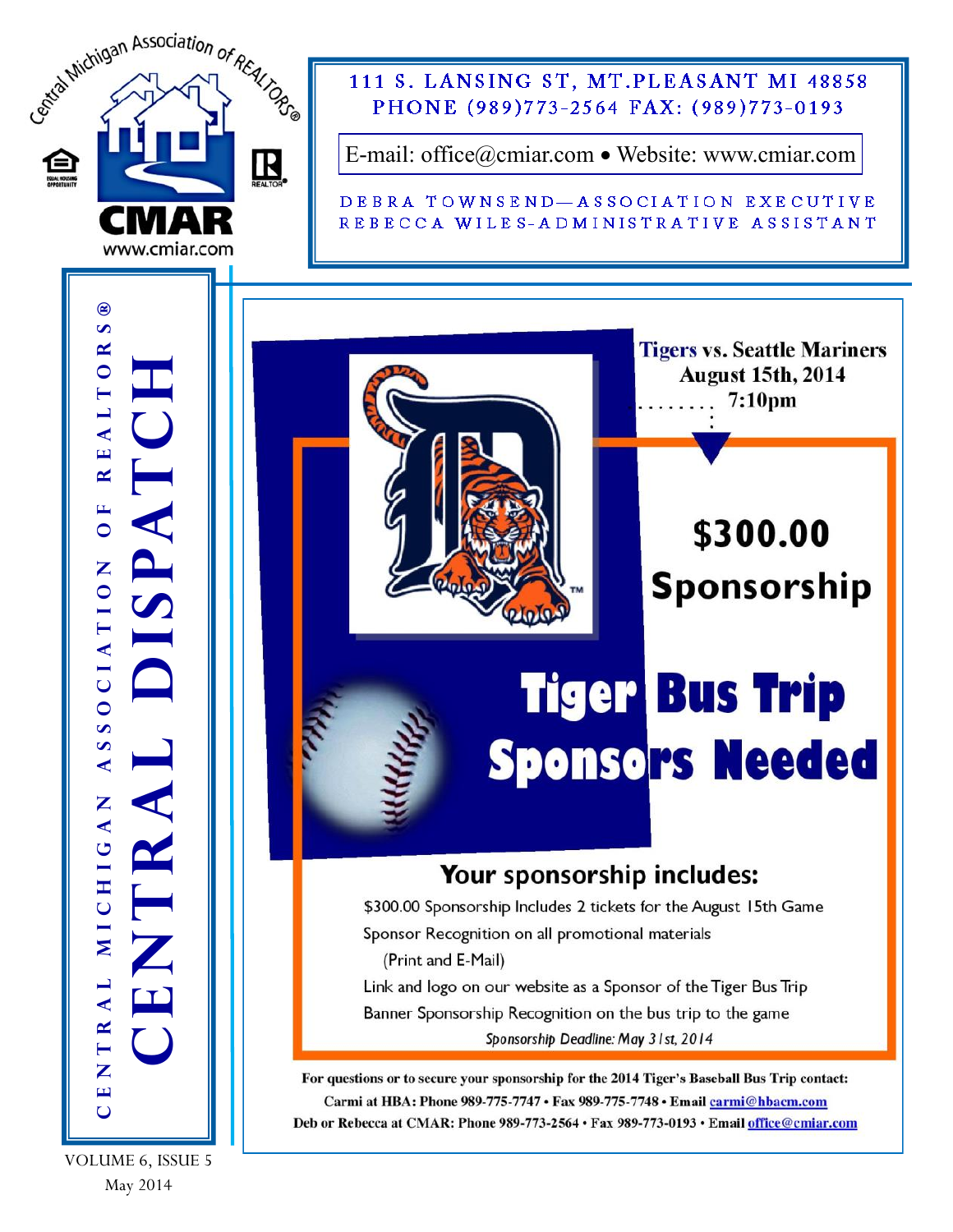| <i>MAY CALENDAR</i>                              |        | Here's a home run on us!                                                           |
|--------------------------------------------------|--------|------------------------------------------------------------------------------------|
| $13t$ h                                          |        | Get 15% off now!                                                                   |
| <b>Board of Directors Meeting</b>                | 8:30am |                                                                                    |
| $15$ th                                          |        | Save 15% on                                                                        |
| <b>Bylaws Committee</b>                          | 8:30am | enrollment for your<br>online continuing                                           |
|                                                  |        | education.                                                                         |
| 16th<br>Standard Forms Committee (@ CMAR) 8:30am |        |                                                                                    |
|                                                  |        | Promo code: homerun15                                                              |
| $20t$ h                                          |        |                                                                                    |
| Legislation Committee                            | 9:00am | <b>The</b><br><b>Shop</b><br>CF                                                    |
| $26t$ h                                          |        |                                                                                    |
| Office Closed in Observance of Memorial Day      |        |                                                                                    |
| $27t$ h                                          |        | <b>Home Builders Association</b>                                                   |
| Public Relations Committee                       | 9:00am | of Central Michigan                                                                |
| 29th                                             |        | <b>CARMELINA CRISCI</b><br><b>Executive Officer</b>                                |
| Bylaws Committee                                 | 8:30am | (989) 775-7747<br>Fax (989) 775-7748                                               |
|                                                  |        | email: carmi@hbacm.com<br><b>ISABELLA</b><br>2026 Independence Dr.                 |
| <i>JUNE CALENDAR</i>                             |        | Mt. Pleasant, MI 48858                                                             |
| 3rd                                              |        |                                                                                    |
| <b>Education Committee</b>                       | 9:00am | <b>Certified Home Inspections of Michigan, LLC</b>                                 |
| Equal Opportunity Committee                      | 1:00pm | Carl D. Crawford                                                                   |
| 10th                                             |        | Home Inspector                                                                     |
| <b>Board of Directors Meeting</b>                | 8:30am | Phone: 989-424-9200                                                                |
|                                                  |        | cdcrawford65@yahoo.com<br>www.certifiedhomeinspectionsofmichigan.com               |
| $12t$ h                                          |        |                                                                                    |
| <b>Bylaws Committee</b>                          | 8:30am | <b>Certified Inspected</b>                                                         |
| $17t$ h                                          |        |                                                                                    |
| General Membership Meeting                       | 8:30am |                                                                                    |
| 24th                                             |        | Firstbank                                                                          |
| <b>Public Relations Committee</b>                | 9:00am |                                                                                    |
|                                                  |        | <b>LAURA CROCKER, VP</b>                                                           |
| Find Calendar of events and meetings anytime at: |        | Ashley Branch Manager<br>NMLS# 648126                                              |
| http://www.cmiar.com/CMAR_Calendar_2014.html     |        | $(989) 847 - 2394$<br>114 South Sterling<br>Fax (989) 847-2602<br>Ashley, MI 48806 |
|                                                  |        | lcrocker@firstbankmi.com<br>www.firstbankmi.com                                    |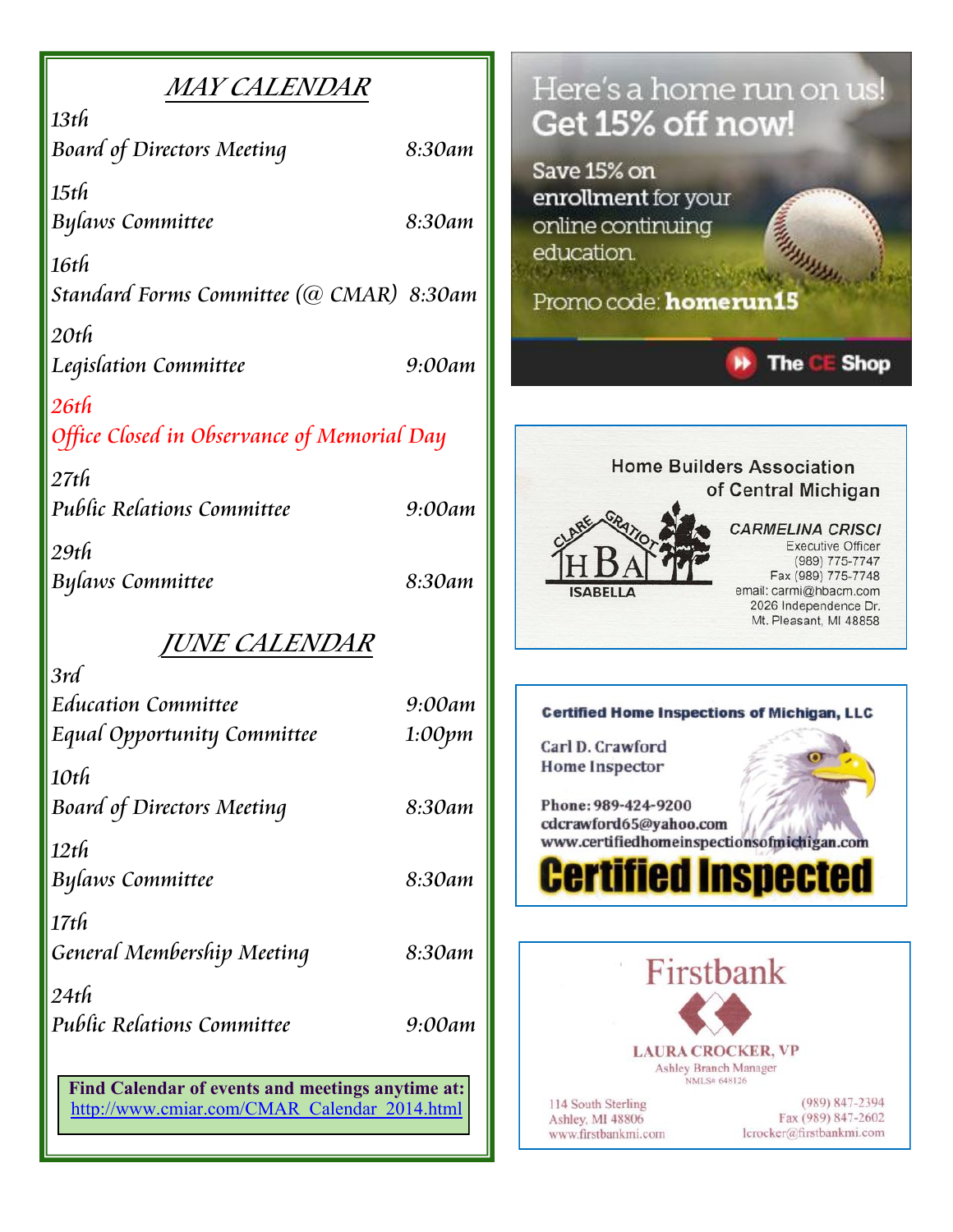*WELCOME NEW AGENTS: \*John Lambright: Coldwell Banker Weir Manuel Hoppough Alma \*Patricia Mallory: Century 21 Lee-Mac \*June Bonstelle: Central Real Estate \*Don Reed: Remirus Realty \*Joshua Billings: Richmar Realty*

## *AGENTS ON THE MOVE:*

*\*Lois Giesken: from Coldwell Banker Weir Manuel Hoppough Alma, to New Horizons Realty*

| <b>MONTH SALES COMPARISONS</b> |               |               |  |
|--------------------------------|---------------|---------------|--|
|                                | April<br>2013 | April<br>2014 |  |
| <b>IInits</b><br>Sold          | 87            | 57            |  |
| Average<br>Sale                | \$98,163      | \$90,036      |  |
| <b>Total</b>                   | \$8,540,260   | \$5,132,073   |  |

Like us on

**Facebook** 



kurt@mtpleasantagency.com

mtpleasantagency.com

**IMERICA'S PREFERRED** Home Warranty, Inc.

F: 888.479.2652

**ISABELLA** 

**BANK** 

2727 Spring Arbor Rd. Jackson, MI 49203 amoening@aphw.net aphw.org T: 800.648.5006 C: 517.230.7602

Andrew Moening, Area Sales Manager

**INSURANCE PROTECTION** 

 $\overline{C}$ 

### **CMAR Vision Statement:**

**CMAR, a premier REALTORS® Association, provides focused educational opportunities, enriched membership services, community involvement, and expansion of technology for its members and the public.**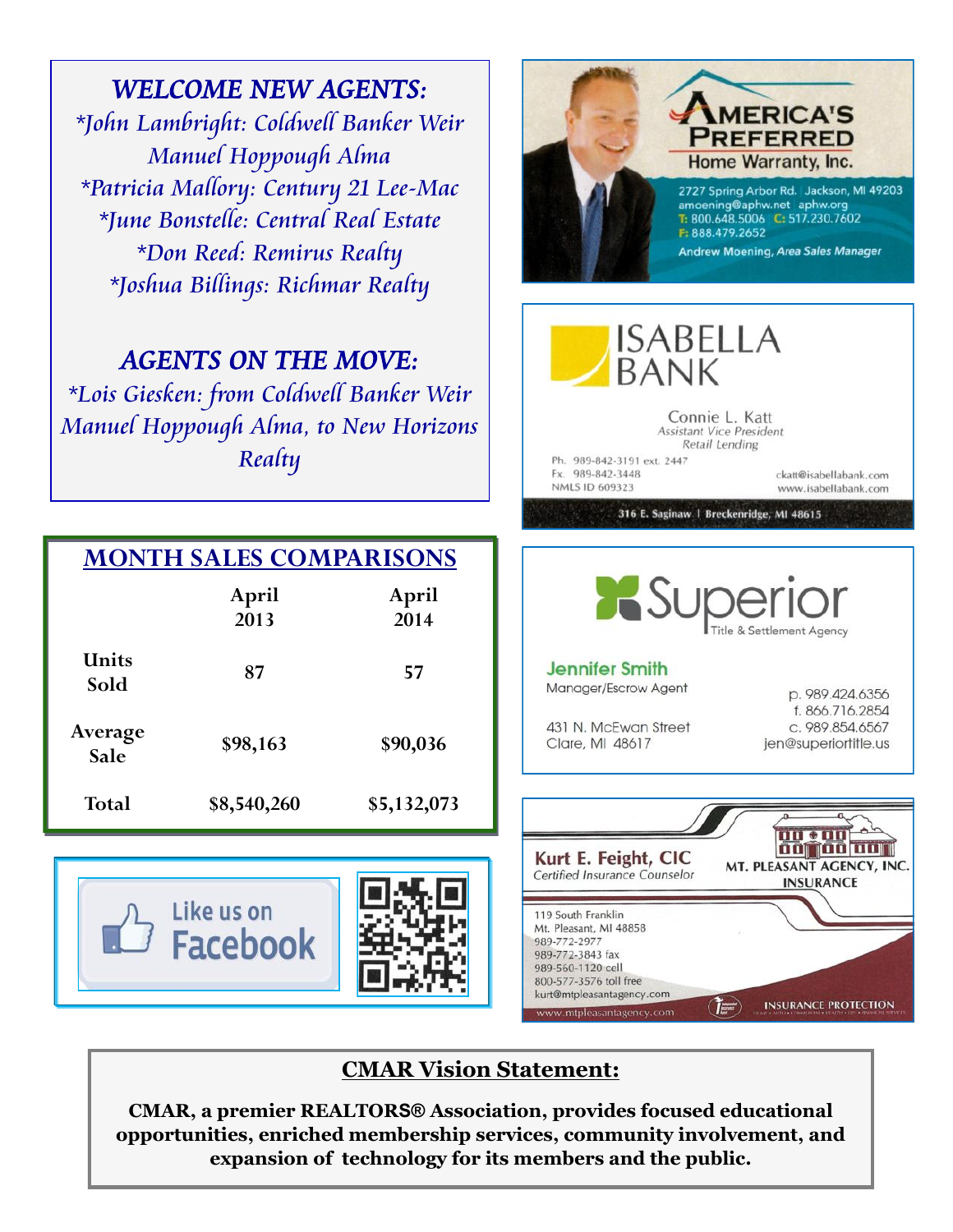## CMAR Board of Directors Actions: March 2014

- Motion to make available all forms as a fillable PDF on CMAR website. Support, PASS
- Motion to annually waive application fees for the months of April and May to a membership drive, and be added to the Policy and Procedures manual. Support, PASS with the following changes, waive application fee 2014 only and change the membership drive to April and May in Policy and Procedures manual.
- Motion to partner with HBA to go to a Tigers Ballgame in August. Pricing expected to be between \$65 - \$75 which would include transportation to and from, game ticket, meal at ballpark, snack and beverages on the bus. Support, PASS
- Motion to approve 6-up, Large Photo-New and Sold Reports to the Board for approval. Support, PASS \*with changes to add taxable value on all reports, and to remove commissions paid on sold report.
- Motion to approve representatives from CMAR to talk with Midland representatives about data sharing. Support, PASS
- Motion to approve Committee Changes. Support, PASS
- Motion to have AE attend the MRAEC summer conference in Frankenmuth, June  $25 - 27$ . Cost is approx. \$375.00. This is a budgeted conference. Support, PASS
- Motion to have all BOD members sit together at all General Membership Meetings. Support, PASS



**See how the Northern Great Lakes REALTORS MLS website is growing. ADVERTISEMENT NOW AVAILABLE TO AFFILIATES ON THE WWW.NGLRMLS.COM WEBSITE! FIRST COME FIRST SERVE! [CLICK HERE FOR MORE DETAILS](http://www.cmiar.com/NGLRMLS_Website_Advertising_Info.pdf)!**



**KIM HARVEY** Loan Sales Manager

**WOLVERINE BANK Strength. Solutions. Trusted.** 5710 Eastman Avenue Midland, MI 48640 Direct: 989.633.3351 Cell: 989.493.9861 Fax: 989.631.7610

kim.harvey@wolverinebank.com NMLS ID# 438362 www.wolverinebank.com



|                      | OTTICE: (a0a) 000-TTOD |
|----------------------|------------------------|
| <b>GERRIT POWELL</b> | Home: (989) 875-2336   |
| Owner                | Cell: (989) 330-6403   |



#### **CENTRAL MICHIGAN NEWSPAPERS**

**Contact: Angel Norburry** 711 W. Pickard, Mt. Pleasant, MI 48858 Office: 772-2971 news@michigannewspapers.com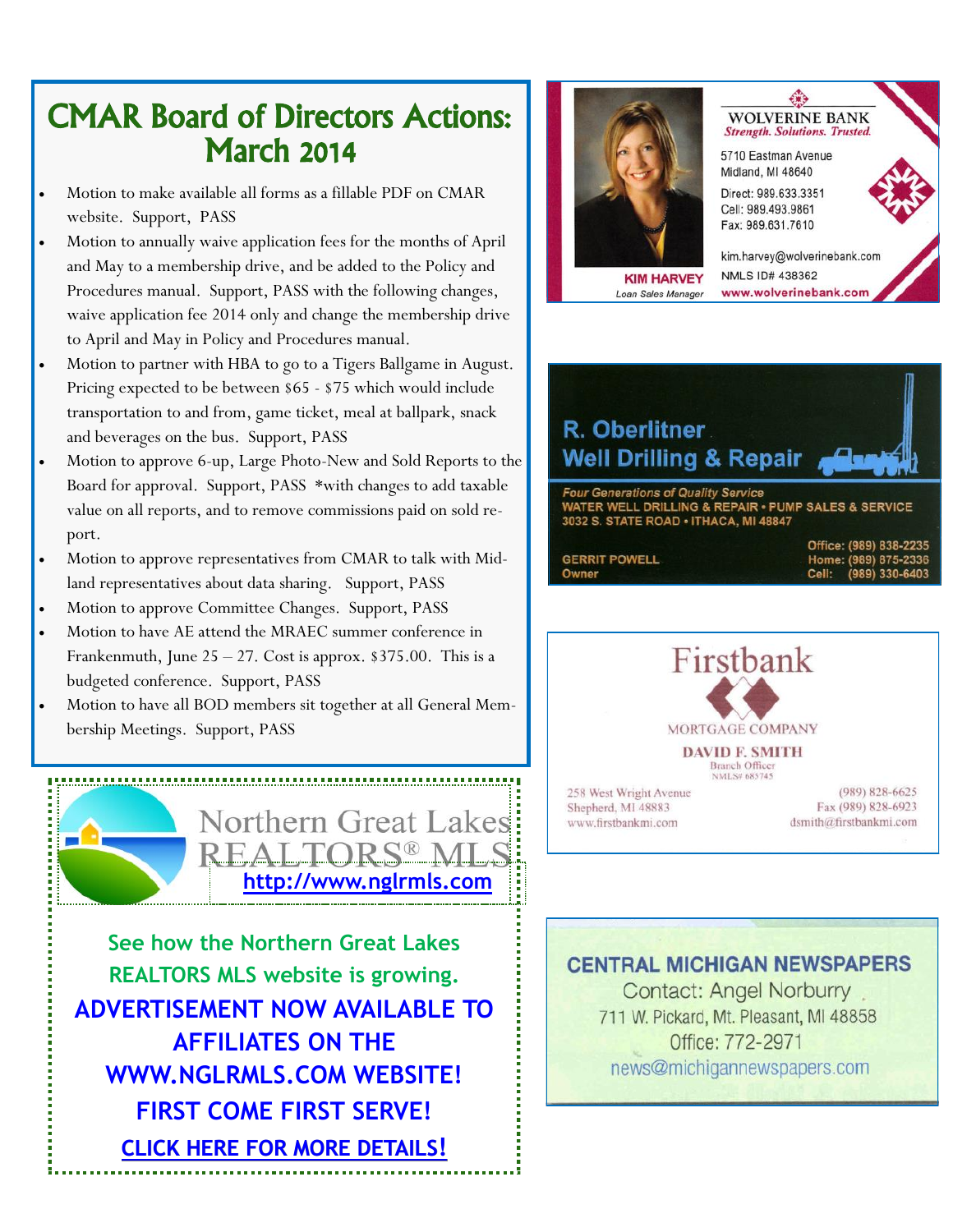

# Northern Great Lakes **REALTORS® MLS**

### **UPDATE FROM LAST NGLR MLS BOARD MEETING:**



**ROBERT L. WHEELER** Senior Vice President<br>NMLS# 685746

102 South Main Street

www.firstbankmi.com

Mt. Pleasant, MI 48858-2336



 $(989)$  773-2600 Direct (989) 317-4303 Fax (989) 773-0814 bwheeler@firstbankmi.com



**Ben Coleman** 

Phone: (989) 828-4800 Fax: (989) 828-4899

8031 S. Federal Rd. Suite A Shepherd, MI 48883 clean@magnadrycmich.com www.magnadrycmich.com



Leslie J. Thielen Mortgage Loan Officer

Ph. 989-779-6334 Fx. 989-775-8209 NMLS ID 609344

Ithielen@isabellabank.com www.isabellabank.com

139 E. Broadway St. | Mount Pleasant, MI 48858



**CENTRAL MICHIGAN ASSOCIATION OF REALTORS® IS DEDICATED TO SERVING** THE COMMUNITY BY PRESERVING PRIVATE PROPERTY RIGHTS AND PROVIDING **EDUCATIONAL, ETHICAL, AND PROFESSIONAL SERVICES WHILE HOLDING** THE REALTOR® TO A HIGH STANDARD OF ACCOUNTABILITY.